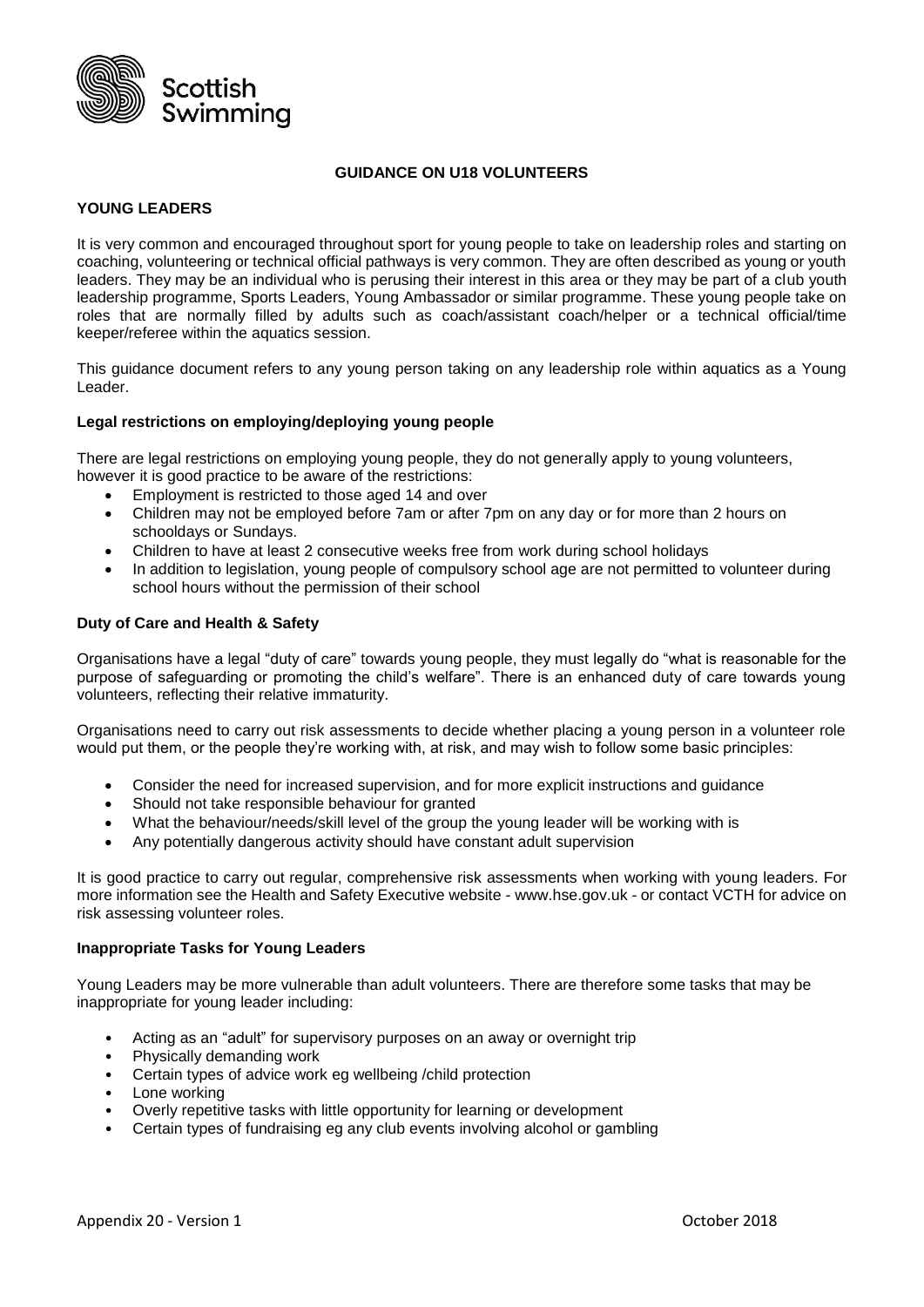

## **Parental Permission**

You should always seek consent from a parent/carer when appointing a young leader. When seeking consent make sure you are clear That the young leader and their parent/carer fully understand what the role involves:

- Code of Conduct
- Time commitments
- Any role description
- Any training or checks like PVG that might be required
- Supervision, support and mentoring provided
- the location of the volunteering
- the tasks to be performed
- Wellbeing and protection policies and procedures
- Encouraging parents to come along to your events, or even the young volunteer's first session.

#### **Other issues to consider**

### Balancing education and volunteering

Many young leaders are in full-time or part-time education at school, college or university. It is essential to build in some flexibility to volunteering roles for young people, so that they can maintain a healthy balance between their education and their volunteering commitments. For example, there are busy periods during term-time or exam periods which will become a priority at that time. (often Xmas or Jan and late spring and early summer). During the summer holidays young leaders often have much more free time and some want to volunteer full-time for several weeks.

To support young leaders manage their time across the season speak to them about:

- Their time availability and any academic pressures at the start of their volunteering involvement / preseason planning
- What is realistic to commit to
- Any periods of time when they might be less available
- Plan in regular check-ins to discuss how their level of input is working for them and if any changes are needed

## Young Leader Finances

Most young people survive on very low incomes they may live with their parents and have no income of their own or have earnings from poorly paid part-time jobs, some may be on welfare benefits. Others are parents themselves and have young children to support. Volunteers in these situations cannot wait until the end of the month, or even the end of the week, to be reimbursed their expenses. This makes the prompt reimbursement of expenses for travel and other standard agreed expenses. Remember that not all young people are confident asking for things, so you may need to remind them to claim their expenses.

### **PVG and Supervision**

## **U16s**

#### PVG required: NO

Supervision Required: YES at all times by an adult with a PVG and relevant training

Rational: Young Leaders who are under 16 should be considered as a session participant who is taking a leadership role in that session and should be supported by a responsible adult at all times. The adult is considered to have duty of care responsible for the session and all participants (including the young person who might be leading the session) and should have a PVG and relevant child protection training.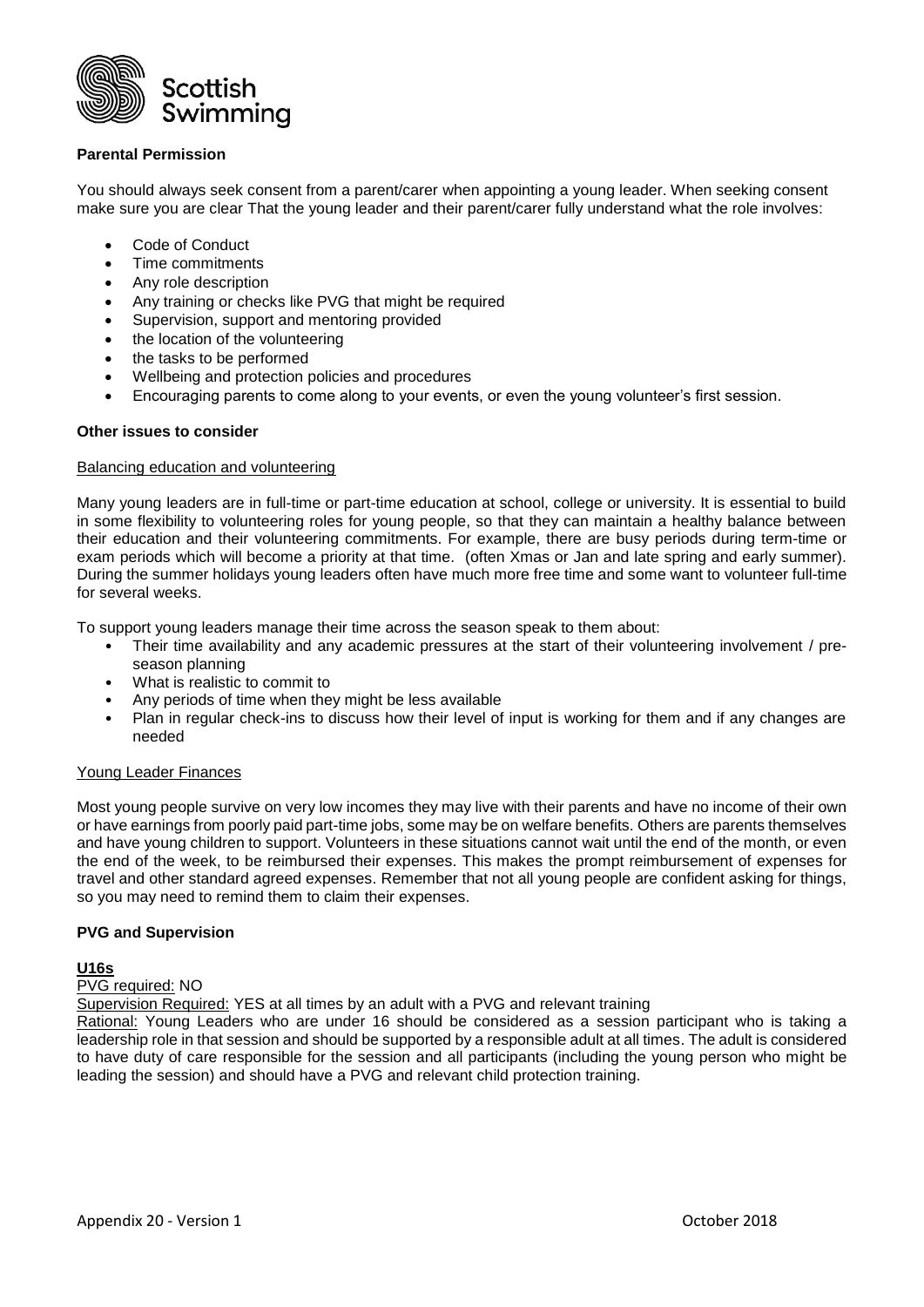

# **16 years and above**

PVG required: YES – if that role normally requires one

Supervision Required: An assessment should be made of the young person's skills, abilities, training and competence and if they are deemed to be ready then they can deliver their role without supervision. If they are not yet ready then supervision should be given in the same way that it is for U16s.

*NB:* it is important to assess the young person's levels of maturity and ability to act in a responsible way, as they may be technically competent to carry out the role but not mature enough to do this unsupervised. Rational:

At 16 years old legal duty of care responsibility attaches to people who are in charge of children. Therefor at 16 (or above) young leaders should follow the PVG and training requirements for the role that they are delivering.

### **Mobile Phones**

Many young leaders aged 14 – 18 will either still be active session participants or only recently moved from session participant to session leader and will be friends with their fellow members, some of whom will still be U18. It is therefore plausible that they will have the personal contact details or be connected on social media with those members.

It would be inappropriate to require young leaders to isolate themselves from their friends and social circle by removing the details of those members from their contact lists/social media.

Therefore the following guidance should be implemented:

- If a young leader is U18 (and consideration should be made for those aged 18 to 21) had phone, e-mail or social media connections for U18 athletes prior to undertaking the young leader role these contacts can be retained
- Young leader should provide a list of existing contacts (phone, email, social media) and the nature of their relationship to their supervisor and the wellbeing & protection officer
- The person supervising they young leader should make every effort to ensure that their role is not the lead for those athletes e.g. the young leader who is a coach is not the primary coach for those specified young persons except on an occasional basis.

*NB this protocol is often appropriate for implementation for young staff/volunteers aged 18 – 21 who will have similar social networks to U18s and very often have come up through the club* 

#### **Adults communicating with young leaders who are U18**

Digital communication (phone, text, emails, social media etc) can be a useful tool for teachers, coaches and other staff/volunteers within the organisation to share information with other teachers, coaches or staff/volunteers.

#### U16

While the young leader may be a colleague, they are also still a child and as such all communication to them should be addressed to the young person and their parent/carer, and delivered via their parent/carers contact (g phone, email etc)

### U18s

If the young leader is aged 16 or 17, it may be detrimental in their professional development of their role to restrict the ability to share professional information with them from other coaches, teachers or staff/volunteers.

Therefore, in such cases, if the parent of a young person in a position of responsibility aged 16 or 17 and the young person themselves requests to have contact with an adult member of staff for the purposes of sharing professional information relevant to their role, the organisation should:

- Gain written consent from the young person and their parent/care to have such contact, naming the individual adult and medium of communication eg phone, app, social networking site etc
- Ensure the named adult signs an agreement to keep contact with the young person to the discussion of matters relevant to the young person's professional role in the club
- Ensure all such communications are available to be viewed or if preferred shared with an identified third person (e.g. the young person's parent/carer or club person such as another coach, wellbeing & protection officer)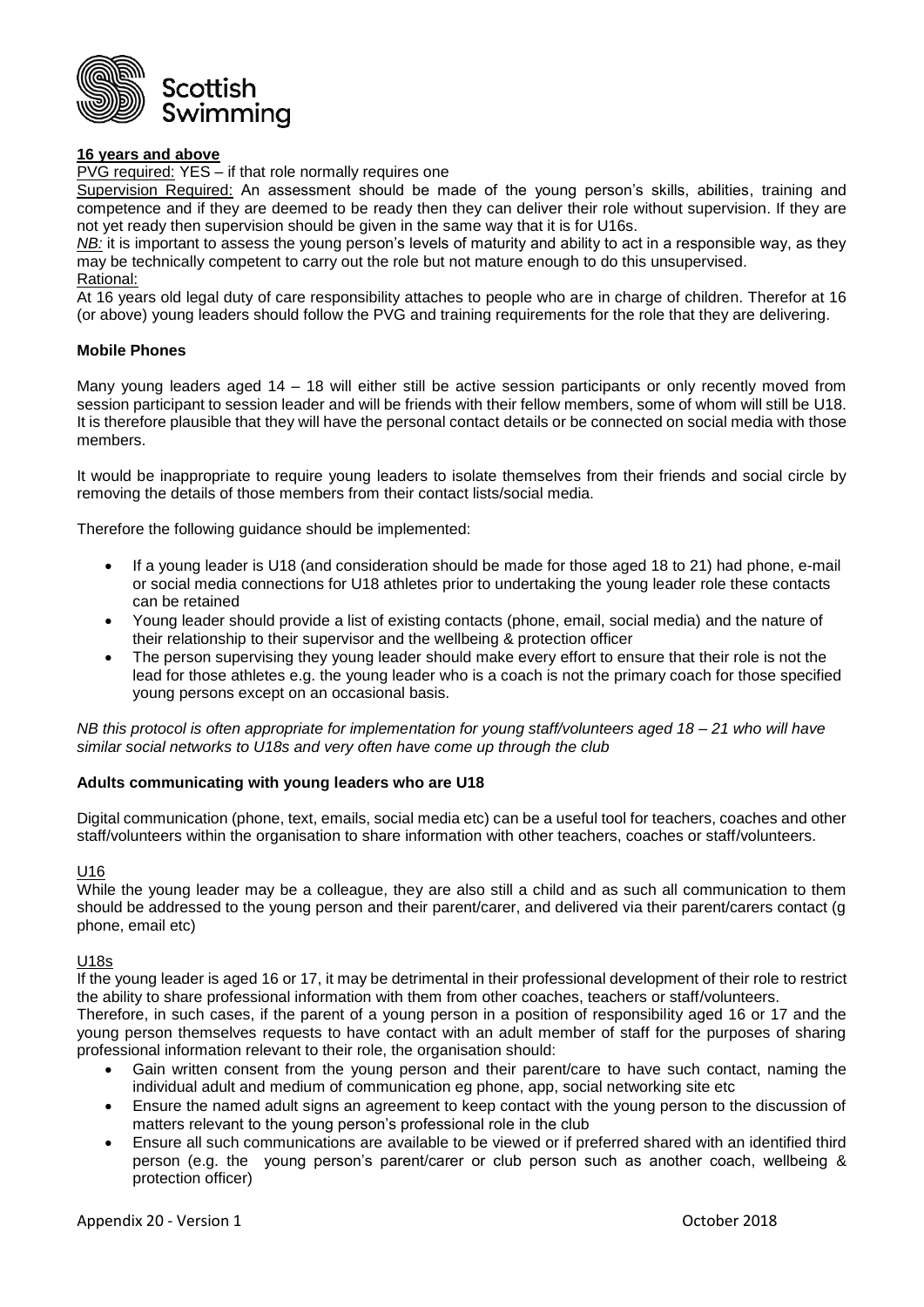

 Ensure that if the young person or the adult is found to breach the above agreement, action must be taken by the club to address the concern and/or ensure that the breach is referred to Scottish Swimming or the statutory agencies if appropriate

Communication Guidance for young leaders who are U18

- Do not add or take contacts for athletes who were not previously in your contacts/friends on social media and who you have only met via your leadership role – that would be a breach of good practice and your code of conduct
- Always remember that you are in a leadership role and that any communication, comments, photos and video clips posted on a social networking site may be shared with more people than you originally intended and should reflect the standards expected by your code of conduct
- Never share pictures of yourself or your friends that you wouldn't be happy for your family to see. Also never post or send any photographs, videos or make comments that:
	- o May be hurtful, untrue or upsetting or that you may regret sharing later on
	- o May be used by other people in a way you did not intend or want
	- o Other people may find inappropriate
- Do not upload images of other members taking part in your training, activities or events without express permission from your organisation. You will also have to ensure that all photographic permissions have been obtained and the photo contents are inline with guidance on content.
- NB: This will not prevent you having images of your friends from the organisation on your personal social networking site, as long as they were taken outside of the sporting arena. Even so, it is still a good idea to check that any person in the image, and their parents, are happy for you to upload the image.

## **Personal/Social/Romantic Relationships**

Scottish Swimming has adopted the Home Office guidelines which states that people in positions of trust and authority should not have a romantic/sexual relationship with 16/17 year olds in their care (a relationship of that nature with those U16 is a criminal offence and a form of child abuse). The power and influence a coach or teacher and other staff/volunteer roles has in a professional relationship with a young person cannot be underestimated. In addition to this, the young person's success or failure and team selection/technical decisions may be dependent on that person. It is vital for all coaches and teachers, as well as other volunteers, to recognise the responsibility they have and ensure that they do not abuse that position of power and trust.

No sexual/romantic relationship should exist between any young member of the organisation aged 16/17 years and their coach or teacher or other staff/volunteers and that the relationship between those roles and members must be appropriate at all times; this has been included in the Scottish Swimming codes of conduct, and any relationship of this nature may result in disciplinary action.

#### Pre-existing relationships between young people

Where a pre-existing relationship exists between members and 1 of those in the relationship moves into a Young Leader role, the following should be implemented:

- The relationship should be declared to the person supervising the young leader and the wellbeing & protection officer
- The person supervising that young leader should make every effort to ensure that their role is not the lead for their partner e.g. the young leader who is a coach is not the primary coach for their partner except on an occasional basis
- A clear set of behaviour standards is discussed and agreed with both the young people as to how they are to interact at official events, meets, training etc  $-$  it should require the adherence of appropriate leadership role to participant behaviours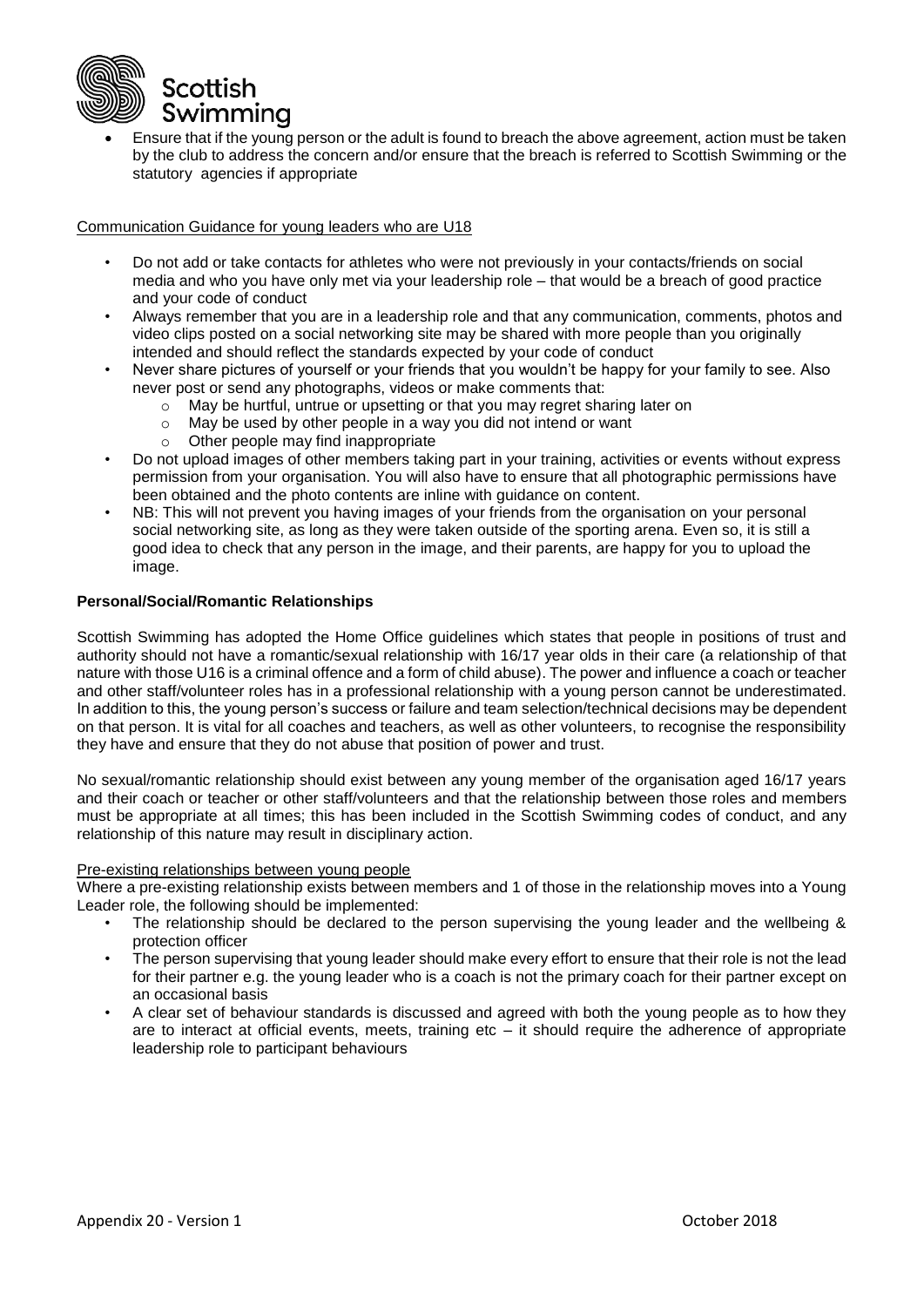

## **Trips away / Overnights**

It should not be common practice to use young leaders who are U18 on trips away or over nights as "adults" on those trips. It is very good experience and will assist in the young leaders development if they can go on away trips and over nights, and perform their young leader role eg assistant coach, official etc HOWEVER they should be included as a "child" on the trip when planning is carried out to consider the number of "adults" required to facilitate the trip.

There should be a pre-trip meeting with the young leader to cover what their role will be and expectations of behaviour, sleeping arrangements and curfews, who is in charge etc as they will have one foot in the "adult/trip staff" group and another in the "child/trip participant" group.

The nature of their role and involvement should also be clearly communicated to all participants in advance; to support the young leader and ensure there are no misunderstandings around roles or responsibilities.

### **Complaints/Disciplinary**

Young leaders while taking on adult roles are still young people and any process that they are involved in should reflect this and be based on the following key principles:

- Those who know the young leader best should be the ones who discipline, mentor, guide and educate them as part of their development
- The disciplinary/complaint procedure should be simple, easy to understand and conducted more informally than the adult procedure
- The wellbeing of the young leader is paramount and any arrangements around meetings should take into account their educational commitments and family life. Therefore meetings will be conducted locally and by those with experience in dealing with young people
- Sanctions and any suspensions of role should not normally be so severe as to discourage the young leader from continuing to volunteer should be tiered in severity to their age, responsibility and culpability
- The right to appeal is a required part of the process and should be included when communicating any final outcomes

### Young Leaders U16s (14 & 15 year olds)

Any disciplinary matter arising shall be dealt with by the a sub group of the committee/disciplinary/complaints panel (of no more than three persons), normally to include the person supervising the young leader, the wellbeing and protection officer and any other member has to have experience in dealing with young people or the disciplinary/complaints process

### Young Leaders U18s (16 & 17 year olds)

Any disciplinary matter arising shall be dealt with using the adult procedure BUT with reasonable adjustments made to reflect the age and stage of the young leader. The setting up of a sub group of the committee/disciplinary/complaints panel (of no more than three persons), normally to include the person supervising the young leader, the wellbeing and protection officer and any other member has to have experience in dealing with young people or the disciplinary/complaints process

### Serious Cases

Escalating behaviour patterns where permanent exclusion is a potential outcome of the disciplinary process, cases that may require police investigation, racial abuse etc shall be referred to the Scottish Swimming Wellbeing and Protection Officer who shall provide advice on how to deal with the matter / refer it to external agencies.